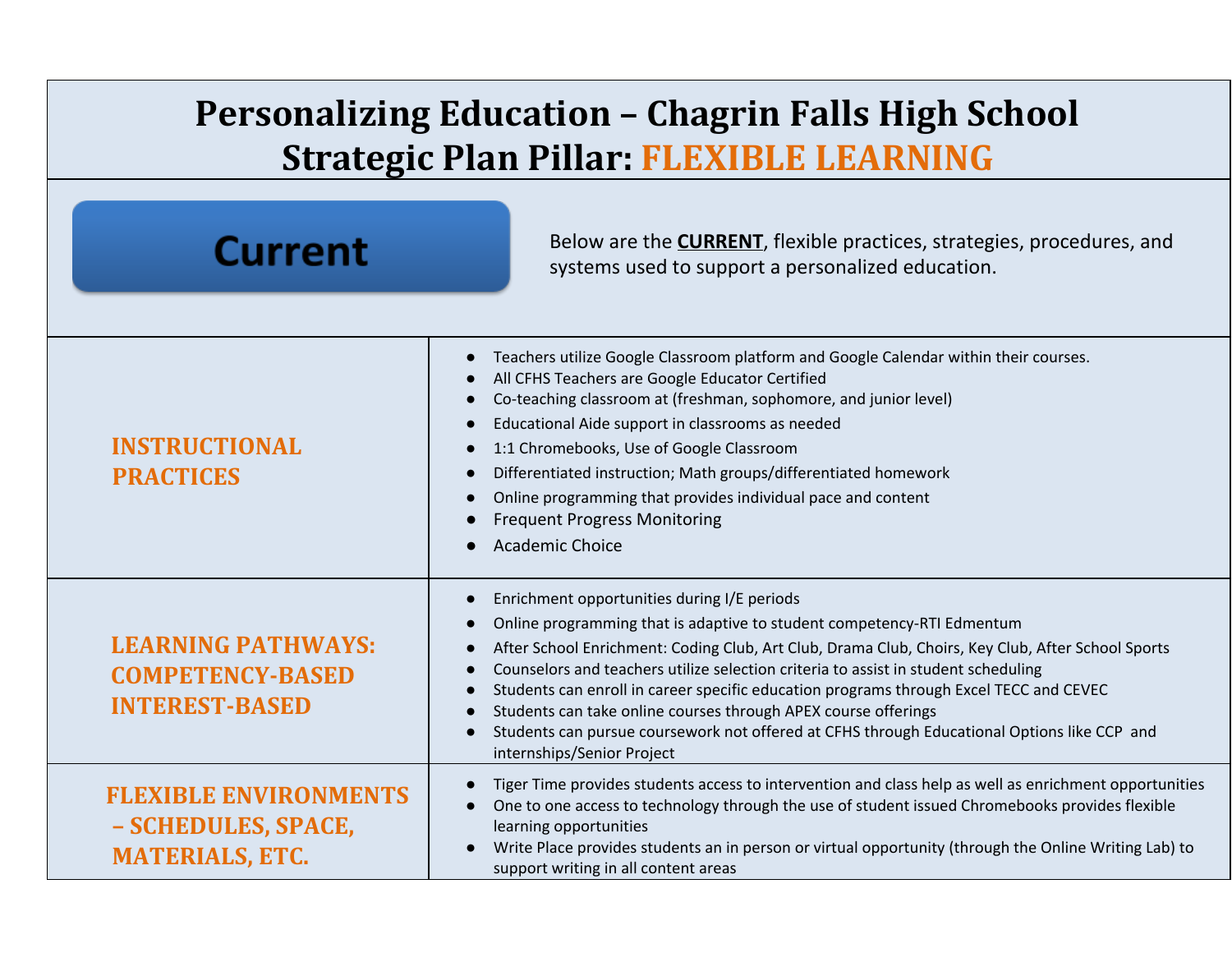|                                                                               | Monday, Wednesday and Friday math lab provides students homework help and test preparation<br>opportunities in mathematics<br>Students can enroll in two Entrepreneur College Credit Plus classes on 7-12 campus<br>Multiple College Credit Plus opportunities are available at nearby colleges and universities<br>Flexible environments, schedule and space including Open Campus and physioballs<br>RTI for support and intervention<br>Innovation Center for Research, Collaboration and Creation |
|-------------------------------------------------------------------------------|-------------------------------------------------------------------------------------------------------------------------------------------------------------------------------------------------------------------------------------------------------------------------------------------------------------------------------------------------------------------------------------------------------------------------------------------------------------------------------------------------------|
| <b>Developing</b>                                                             | Below are the flexible practices, strategies, procedures, and systems we are<br><b>DEVELOPING</b> to support a personalized education.                                                                                                                                                                                                                                                                                                                                                                |
| <b>INSTRUCTIONAL</b><br><b>PRACTICES</b>                                      | Use specialized research databases for content specific information in Google Classroom<br>Some teachers are utilizing blended learning instructional strategies within their courses                                                                                                                                                                                                                                                                                                                 |
| <b>LEARNING PATHWAYS:</b><br><b>COMPETENCY-BASED</b><br><b>INTEREST-BASED</b> | Independent career exploration whereas a student proposes an area of interest to potentially take a<br>course<br>Use mentors to coach students<br>Conduct survey to accommodate interest                                                                                                                                                                                                                                                                                                              |
| <b>FLEXIBLE ENVIRONMENTS</b><br>- SCHEDULES, SPACE,<br><b>MATERIALS, ETC.</b> | Utilize Innovation Center for independent and/or collaborative research<br>Use Tiger Period Enrichment to college/career research exploration<br>Use Chromebooks for student access to research<br>Use Library/Media site for access to credible databases                                                                                                                                                                                                                                            |
| Future                                                                        | Below are <b>FUTURE</b> goals and/or ideas related to flexible practices,<br>strategies, procedures, and systems to promote personalizing education.                                                                                                                                                                                                                                                                                                                                                  |